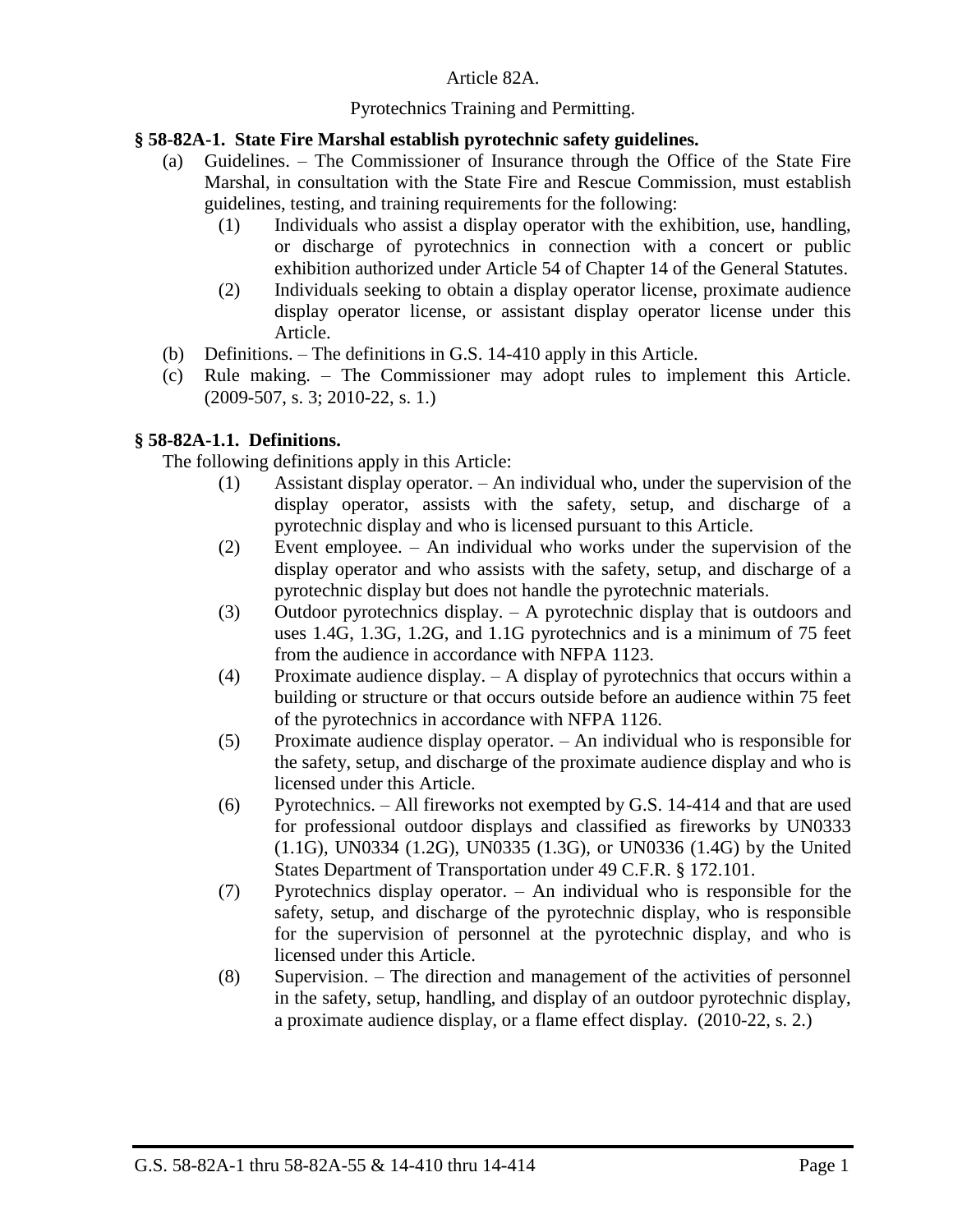### **§ 58-82A-1.5. Commissioner of Insurance to administer Article; rules; employees; evidence of Commissioner's action.**

- (a) The Commissioner shall have full power and authority to administer the provisions of this Article, which establishes guidelines for the use, handling, exhibiting, or discharge of pyrotechnics in connection with a concert or public exhibition, as allowed under Article 54 of Chapter 14 of the General Statutes, and to license and regulate pyrotechnic operators. The Commissioner shall adopt any rules necessary to enforce the purposes and provisions of this Article.
- (b) Any written instrument purporting to be a copy of any action, proceeding, or finding of fact by the Commissioner, or any record of the Commissioner authenticated under the head of the Commissioner by the seal of the Commissioner's office, shall be accepted by all courts of this State as prima facie evidence of the contents thereof.  $(2010-22, s, 3.)$

# **§ 58-82A-2. (Effective February 1, 2010) Individual training requirements.**

An individual may not use, handle, exhibit, or discharge pyrotechnics in connection with a concert or public exhibition, as allowed under Article 54 of Chapter 14 of the General Statutes, unless the individual successfully completes the training approved or offered by the Commissioner of Insurance through the Office of State Fire Marshal or meets all of the following conditions:

- (1) Is an active member in good standing with a local fire or rescue department and has experience in pyrotechnics or explosives, as verified by the State Fire Marshal.
- (2) Possesses the professional qualifications required by the State Fire Marshal or the professional qualifications required by the jurisdiction where permitting is being sought, whichever is greater. The professional qualifications set by the State Fire Marshal may not be less than the voluntary minimum professional qualifications for all levels of fire service and rescue service personnel established by the State Fire and Rescue Commission under G.S. 58-78-5. (2009-507, s. 3.)

# **§ 58-82A-2.1. Require licenses.**

- (a) No person shall obtain a pyrotechnics permit under Article 54 of Chapter 14 of the General Statutes unless the person possesses the appropriate license, as provided by this Article.
- (b) An applicant for a license authorized by this Article shall apply on forms supplied by the Commissioner. The Commissioner shall inquire as to the applicant's qualifications and other matters relative to the applicant's fitness to be licensed or to continue to be licensed.
- (c) When a license is issued under this section, the Commissioner shall issue to the licensee an identification card approved by the Commissioner. Each licensee must carry this card at all times when working in the scope of the licensee's employment. A licensee whose license terminates or is terminated shall surrender the identification card to the Commissioner, when requested by the Commissioner. The Commissioner may contract directly with persons for the processing and issuance of identification cards required by this section and may charge a reasonable fee in addition to the license fee in an amount that offsets the cost of the service, including the costs associated with the contract authorized by this subsection. Contracts entered into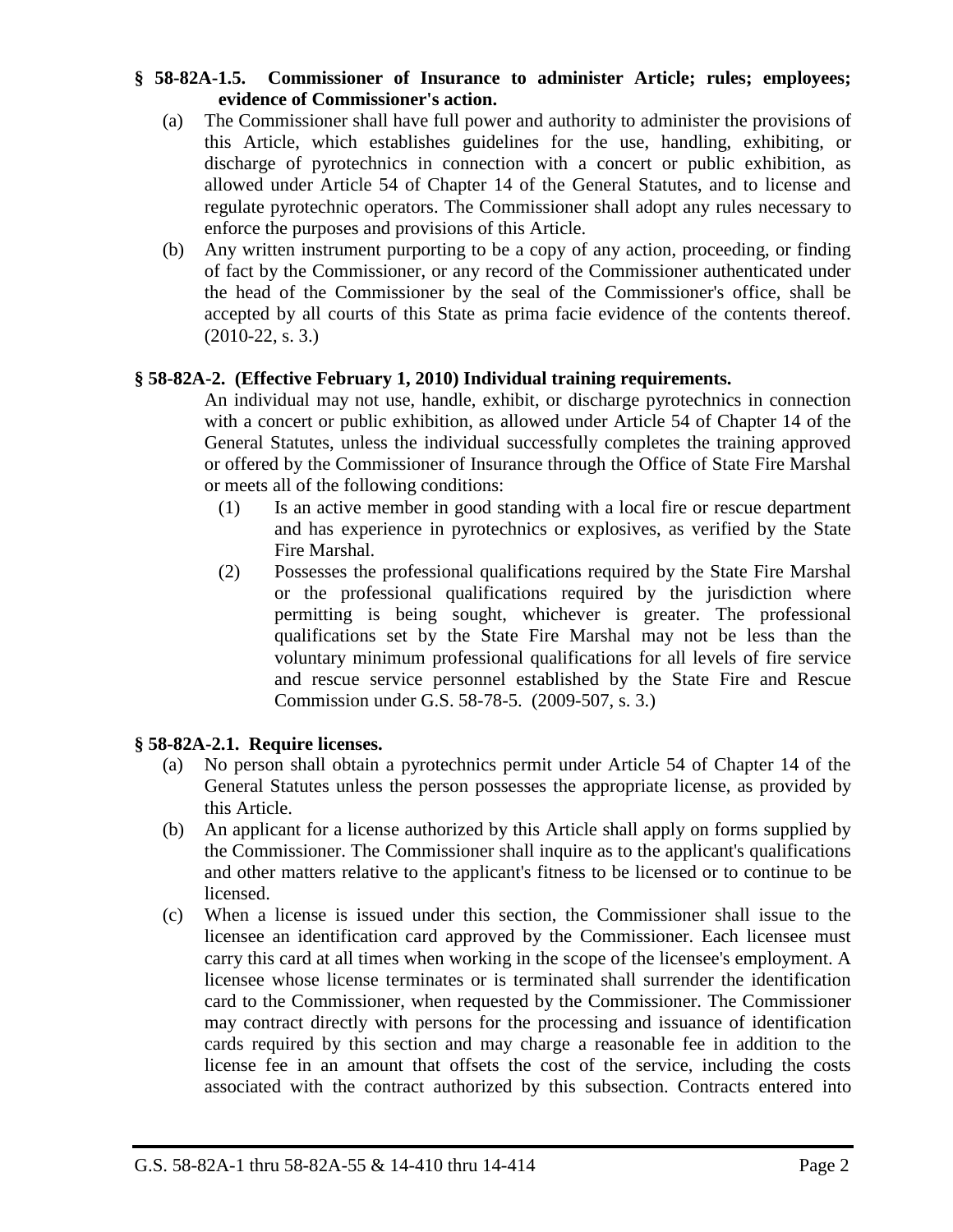under this subsection shall not be subject to Article 3 of Chapter 143 of the General Statutes. (2010-22, s. 4.)

### **§ 58-82A-2.5. Terms of licenses.**

A license issued to a pyrotechnics display operator, a proximate audience display operator, or an assistant display operator under this Article authorizes the licensee to act in that capacity until the license is suspended, revoked, or not renewed. Upon the suspension or revocation of a license, or the failure to renew a license, the licensee shall return the license to the Commissioner. A pyrotechnics display operator's license, a proximate audience display operator's license, and an assistant display operator's license is valid for three years unless suspended or revoked and may be renewed every three years from the date of issuance upon payment of the applicable renewal fee. (2010-22, s. 5.)

### **§ 58-82A-3. Pyrotechnics display operator license.**

- (a) License Required. A display operator license issued by the Commissioner is required for an individual to obtain the necessary authorization under Article 54 of Chapter 14 of the General Statutes to exhibit, use, handle, manufacture, or discharge pyrotechnics at a concert or public exhibition in this State. A license issued under this section is valid for three years unless it is revoked by the Commissioner.
- (b) Requirements. The Commissioner may issue a display operator license to an individual if all of the following conditions are met:
	- (1) The individual is at least 21 years of age.
	- (2) The individual has assisted a display operator as an assistant display operator in the exhibition, use, or display of pyrotechnics at a concert or public exhibition, as allowed under Article 54 of Chapter 14 of the General Statutes, on at least three occasions, or is a proximate audience display operator.
	- (3) The individual successfully completes the minimum training requirements established by the State Fire Marshal.
	- (4) The individual successfully passes an examination approved by the State Fire Marshal that demonstrates the individual has the knowledge to safely handle, store, and exhibit Class 1.4g, 1.3g, 1.2g, and 1.1g pyrotechnics or provides satisfactory evidence of current certification by a third party acceptable to the State Fire Marshal.
	- (5) Repealed by Session Laws 2010-22, s. 6, effective October 1, 2010.
	- (6) The individual has no violations of any provision of this Article or of any similar provision of any other state and submits an "Employer Possessor Letter of Clearance" issued to the individual by the Bureau of Alcohol, Tobacco and Firearms pursuant to 18 U.S.C. Chapter 40 or, if the Bureau of Alcohol, Tobacco and Firearms has not issued a Letter of Clearance to the individual, the individual signs a statement provided by the Commissioner affirming that the individual has not been convicted of violating 18 U.S.C. Chapter 40, Section 842(i).
- (c), (d) Repealed by Session Laws 2010-22, s. 6, effective October 1, 2010. (2009-507, s. 3; 2010-22, s. 6.)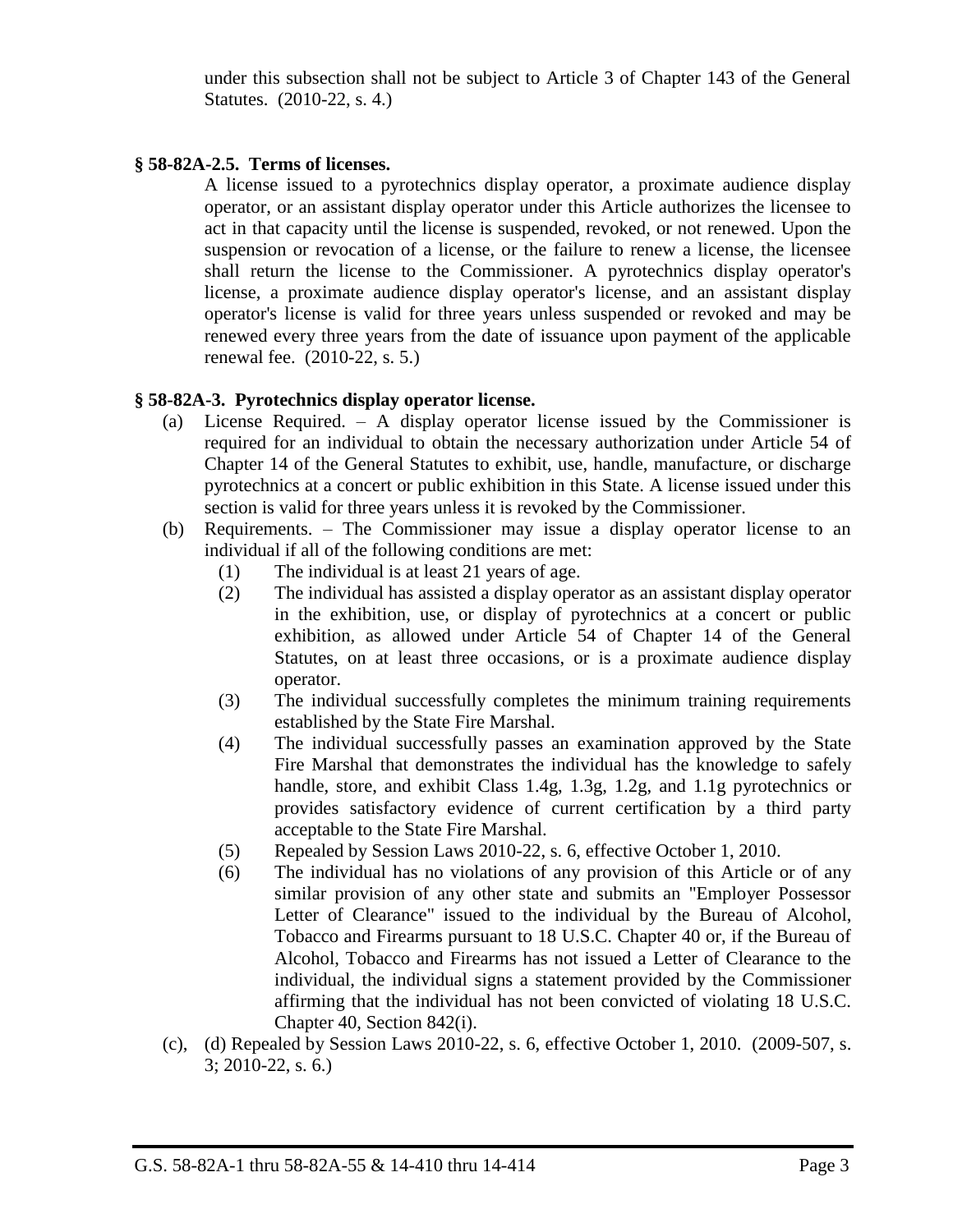### **§ 58-82A-10. Proximate audience display operator license.**

A proximate audience display operator license issued by the Commissioner is required for an individual to obtain the necessary authorization under Article 54 of Chapter 14 of the General Statutes to exhibit, use, handle, manufacture, or discharge pyrotechnics at a concert or public exhibition with a proximate audience display of pyrotechnics in this State. The Commissioner may issue a proximate audience display operator license to an individual who meets all of the following requirements:

- (1) Is at least 21 years of age at the time of application.
- (2) Completes the training program approved by the Commissioner for pyrotechnic proximate audience display operators or another program which the Commissioner determines to be substantially equivalent.
- (3) Successfully passes the written examination provided by the Commissioner.
- (4) Submits evidence of active participation as a display operator in the safe performance of at least three displays or as an assistant display operator in the safe performance of at least three displays under the direct supervision of a display operator.
- (5) Has no violations of any provision of this Article or of any similar provision of any other state and submits an "Employer Possessor Letter of Clearance" issued to the individual by the Bureau of Alcohol, Tobacco and Firearms pursuant to 18 U.S.C. Chapter 40 or, if the Bureau of Alcohol, Tobacco and Firearms has not issued a Letter of Clearance to the individual, the individual signs a statement provided by the Commissioner affirming that the individual has not been convicted of violating 18 U.S.C. Chapter 40, Section 842(i). (2010-22, s. 7.)

#### **§ 58-82A-15. Assistant display operator license.**

- (a) No person shall assist a pyrotechnics display operator or a proximate audience display operator with the exhibition, use, handling, or discharge of pyrotechnics or pyrotechnic effects in connection with a concert or public exhibition authorized under Article 54 of Chapter 14 of the General Statutes without an assistant display operator's license issued by the Commissioner.
- (b) The Commissioner may issue an assistant display operator license to an individual who meets all of the following requirements:
	- (1) Is at least 18 years of age.
	- (2) Signs a statement provided by the Commissioner affirming that the individual has read and understands the pyrotechnics safety guidelines established by the Office of the State Fire Marshal.
	- (3) Successfully passes the written examination provided by the Commissioner.
	- (4) Has no violations of any provision of this Article or of any similar provision of any other state and submits an "Employer Possessor Letter of Clearance" issued to the individual by the Bureau of Alcohol, Tobacco and Firearms pursuant to 18 U.S.C. Chapter 40 or, if the Bureau of Alcohol, Tobacco and Firearms has not issued a Letter of Clearance to the individual, the individual signs a statement provided by the Commissioner affirming that the individual has not been convicted of violating 18 U.S.C. Chapter 40 Section 842(i). (2010-22, s. 7.)

**§ 58-82A-20. License fees.**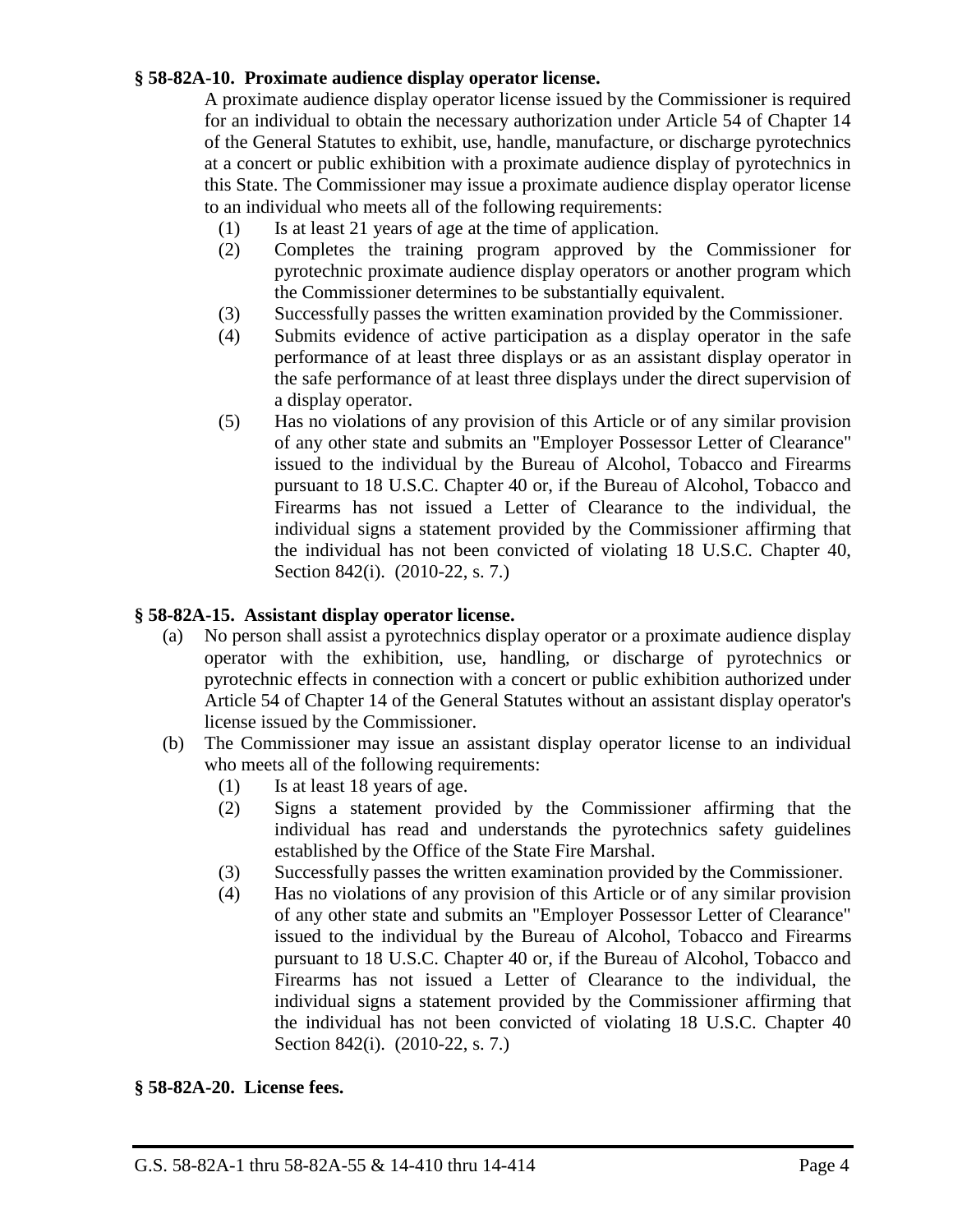- (a) A nonrefundable license fee of one hundred dollars (\$100.00) shall be paid by the applicant to the Commissioner at the time of each application for a pyrotechnics display operator license.
- (b) A nonrefundable license fee of one hundred dollars (\$100.00) shall be paid by the applicant to the Commissioner at the time of each application for a license as a proximate audience display operator license.
- (c) A nonrefundable license fee of thirty dollars (\$30.00) shall be paid to the Commissioner by the applicant with each application for a license as an assistant display operator.  $(2010-22, s. 7.)$

# **§ 58-82A-25. Qualifications for event employees.**

Notwithstanding the provisions of this Article, the Commissioner or the fire code official for the jurisdiction issuing the pyrotechnics permit under G.S. 14-413 may certify an individual as an event employee if the individual meets the following requirements:

- (1) Is at least 18 years of age.
- (2) Possesses and provides a valid drivers license or other state-issued identification card.
- (3) Correctly passes an on-site examination, administered by the Office of the State Fire Marshal or fire code official for the jurisdiction issuing the permit under G.S. 14-413, of five questions to test basic pyrotechnic safety knowledge.
- (4) Provides written confirmation from the licensed display operator or proximate audience display operator that the event employee is working under the supervision of the operator and that the event employee will not handle the pyrotechnic materials. An event employee certification is valid only for the concert or public exhibition listed on the pyrotechnic permit and cannot be renewed. (2010-22, s. 7.)

# **§ 58-82A-30. Examination fees.**

- (a) Each applicant for a license as a pyrotechnic display operator, a proximate audience display operator, or assistant display operator shall take a written examination approved by the Commissioner. The Commissioner may contract with a person to process, administer, and grade the examination in the same manner as for agent examinations under Article 33 of this Chapter. The Commissioner may charge a fee to offset the costs of the contract for examination services.
- (b) The fee for the examination is ten dollars (\$10.00). The examination fee is nonrefundable. (2010-22, s. 7.)

# **§ 58-82A-35. Renewal fees.**

- (a) To renew a license as a pyrotechnics display operator, a proximate audience display operator, or an assistant display operator, a licensee shall make application to the Commissioner upon the renewal application form provided by the Commissioner and attest that the statements made in the application are true, correct, and complete to the best of the individual's knowledge and belief. Failure to provide the attestation or providing untrue, incorrect, or incomplete statements shall be grounds for denial, suspension, or revocation of the license.
- (b) Before approving the application for renewal, the Commissioner shall find that the licensee: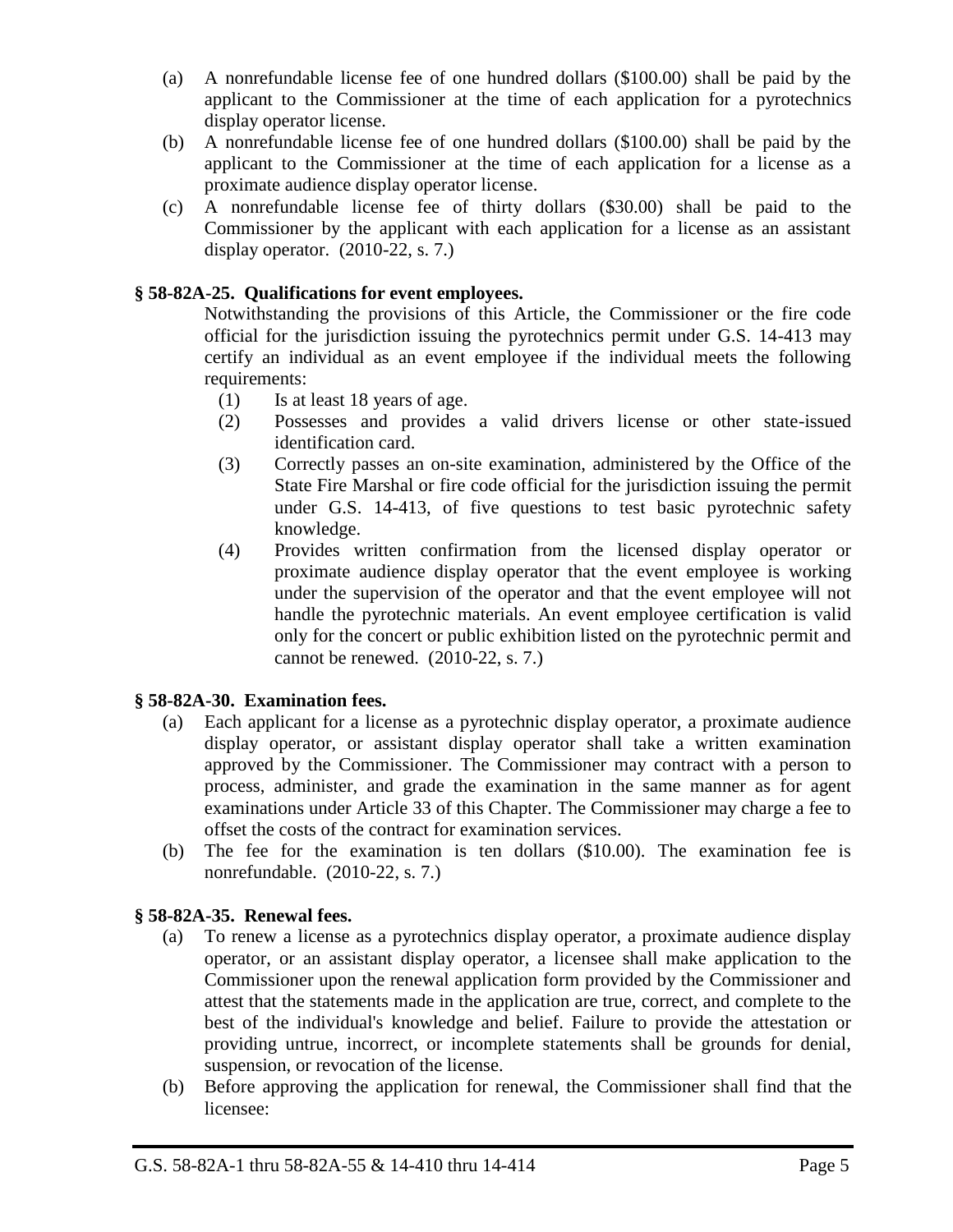- (1) Has not committed any act which is grounds for denial, suspension, nonrenewal, or revocation under this Article.
- (2) Has not had administrative action taken against a pyrotechnics display operator's license or the equivalent by this or any other state.
- (3) Has on at least three occasions participated in the use, handling, exhibiting, or discharge of pyrotechnics in connection with a concert or public exhibition pursuant to the terms of the license.
- (4) Has paid the applicable fees set forth in this Article.
- (5) Has completed a minimum of 12 hours of continuing education during the previous three-year period.
- (c) The renewal fee for a pyrotechnics display operator license and a proximate audience display operator license is sixty dollars (\$60.00) for each license renewed. The renewal fee for an assistant display operator license is thirty dollars (\$30.00). (2010-22, s. 7.)

### **§ 58-82A-40. Dual license holding.**

If any individual holds more than one license issued under this Article simultaneously, all licenses are considered one license for the purpose of disciplinary actions involving suspension, revocation, or nonrenewal under this Article. Separate fees must be paid for each license. (2010-22, s. 7.)

### **§ 58-82A-45. Reciprocity.**

The Commissioner may issue a license under this Article to an individual who holds a comparable valid permit, license, or certification issued by another state, provided the minimum requirements of that state are at least equal to the minimum requirements under this Article for the specific license issued and the person pays the application fee required under this Article. (2010-22, s. 7.)

#### **§ 58-82A-50. Discipline.**

The Commissioner may deny, suspend, revoke, or refuse to renew any license under this Article if any of the following apply:

- (1) The licensee violates any provision of this Article.
- (2) The applicant or licensee violates any requirement of a permit issued under G.S. 14-413.
- (3) The licensed display operator or proximate audience display operator fails to provide direct supervision and control over individuals who assist the licensee in handling, using, exhibiting, or displaying pyrotechnics.
- (4) The licensed display operator, proximate audience display operator, or assistant display operator is convicted of a crime under Article 54 of Chapter 14 of the General Statutes.
- (5) Another state revokes the permit, license, or certification issued to the licensee by that state.
- (6) A material misstatement, misrepresentation, or fraud was committed in obtaining a license under this Article.
- (7) Cheating on an examination required by this Article.
- (8) Knowingly aiding or abetting others to evade or violate the provisions of this Article.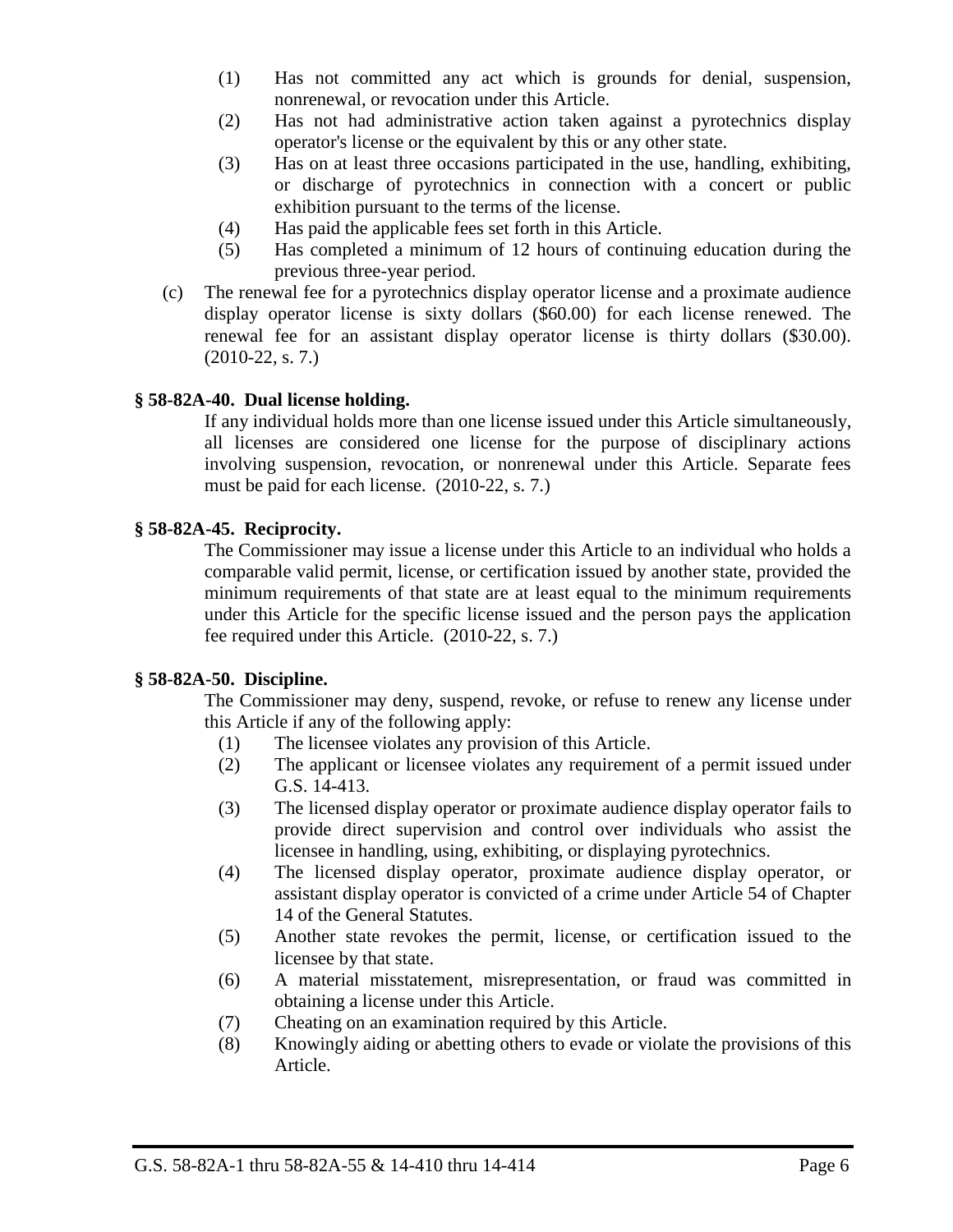(9) Any existing cause for which the issuance of the license could have been denied had it been known to the Commissioner at the time of issuance. (2010-22, s. 7.)

# **§ 58-82A-55. License sanction and denial procedures.**

- (a) The suspension or revocation of, or refusal to renew, any license under this Article may be contested in accordance with the provisions of Article 3A of Chapter 150B of the General Statutes.
- (b) Whenever the Commissioner denies an initial application for a license or an application for a reissuance of a license, the Commissioner shall notify the applicant and advise the applicant, in writing, of the reasons for the denial of the license. The application may also be denied for any reason for which a license may be suspended or revoked or not renewed under this Article. In order for an applicant to be entitled to a review of the Commissioner's action, the applicant must make a written demand upon the Commissioner for a review no later than 30 days after the service of the notification upon the applicant. The review shall be completed without undue delay, and the applicant shall be notified promptly in writing of the outcome of the review. In order for an applicant who disagrees with the outcome of the review to be entitled to a hearing under Article 3A of Chapter 150B of the General Statutes, the applicant must make a written demand upon the Commissioner for a hearing no later 30 days after service upon the applicant of the Commissioner's decision. (2010-22, s. 7.)

# **14-410. Manufacture, sale and use of pyrotechnics prohibited; exceptions; permit required; sale to persons under the age of 16 prohibited.**

- (a) Except as otherwise provided in this section, it shall be unlawful for any individual, firm, partnership or corporation to manufacture, purchase, sell, deal in, transport, possess, receive, advertise, use, handle, exhibit, or discharge any pyrotechnics of any description whatsoever within the State of North Carolina.
- (a1) It shall be permissible for pyrotechnics to be exhibited, used, handled, manufactured, or discharged within the State, provided all of the following apply:
	- (1) The exhibition, use, or discharge is at a concert or public exhibition.
	- (2) All individuals who exhibit, use, handle, or discharge pyrotechnics in connection with a concert or public exhibition have completed the training required under G.S. 58-82A-2 and are under the direct supervision and control of a display operator who holds a display operator permit issued by the State Fire Marshal under G.S. 58-82A-3. The display operator must be present at the concert or public exhibition and must personally direct all aspects of exhibiting, using, handling, or discharging the pyrotechnics.
	- (3) The display operator has secured written authority under G.S. 14-413 from the board of county commissioners of the county, or the city if authorized under G.S. 14-413(a1), in which the pyrotechnics are to be exhibited, used or discharged. Written authority from the board of commissioners or city is not required under this subdivision for a concert or public exhibition provided the display operator has secured written authority from The University of North Carolina or the University of North Carolina at Chapel Hill under G.S. 14-413, and pyrotechnics are exhibited on lands or buildings in Orange County owned by The University of North Carolina or the University of North Carolina at Chapel Hill.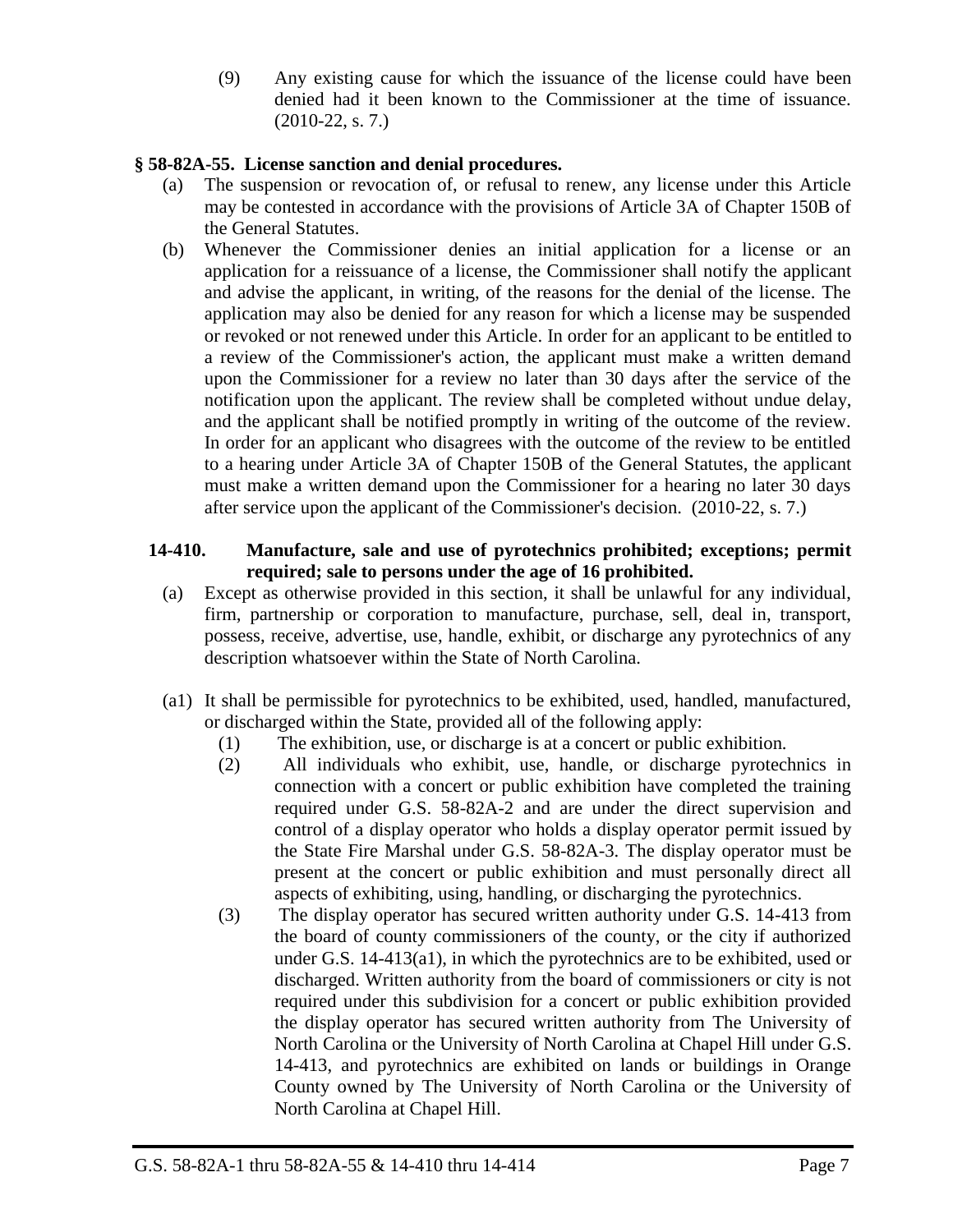- (a2) Notwithstanding any provision of this section, it shall not be unlawful for a common carrier to receive, transport, and deliver pyrotechnics in the regular course of its business.
- (a3) The requirements of this section apply to G.S.  $14-413(b)$  and G.S.  $14-413(c)$ .
- (b) Notwithstanding the provisions of G.S. 14-414, it shall be unlawful for any individual, firm, partnership, or corporation to sell pyrotechnics as defined in G.S. 14-414(2), (3),  $(4)c$ ,  $(5)$ , or  $(6)$  to persons under the age of 16.
- (c) The following definitions apply in this Article:
	- (1) Concert or public exhibition. A fair, carnival, show of any description, or public celebration.
	- (2) Display operator. An individual issued a display operator permit under G.S. 58-82A-3.
	- (3) State Fire Marshal. Defined in G.S. 58-80-1. (1947, c. 210, s. 1; 1993 (Reg. Sess., 1994), c. 660, s. 3; 1995, c. 475, s. 1; 2003-298, s. 2; 2007-38, s. 1; 2009-507, s. 1.)

# **14-411. Sale deemed made at site of delivery.**

In case of sale or purchase of pyrotechnics, where the delivery thereof was made by a common or other carrier, the sale shall be deemed to be made in the county wherein the delivery was made by such carrier to the consignee. (1947, c. 210, s. 2.)

### **14-412. Possession prima facie evidence of violation.**

Possession of pyrotechnics by any person, for any purpose other than those permitted under this article, shall be prima facie evidence that such pyrotechnics are kept for the purpose of being manufactured, sold, bartered, exchanged, given away, received, furnished, otherwise disposed of, or used in violation of the provisions of this article. (1947, c. 210, s. 3.)

# **14-413. Permits for use at public exhibitions.**

- (a) For the purpose of enforcing the provisions of this Article, the board of county commissioners of any county, or the governing board of a city authorized pursuant to subsection (a1) of this section, may issue permits for use in connection with the conduct of concerts or public exhibitions, such as fairs, carnivals, shows of all descriptions and public celebrations, but only after satisfactory evidence is produced to the effect that said pyrotechnics will be used for the aforementioned purposes and none other. Provided that no such permit shall be required for a public exhibition authorized by The University of North Carolina or the University of North Carolina at Chapel Hill and conducted on lands or buildings in Orange County owned by The University of North Carolina or the University of North Carolina at Chapel Hill.
- (a1) For the purpose of enforcing the provisions of this Article, a board of county commissioners may authorize the governing body of any city in the county to issue permits pursuant to the provisions of this Article for pyrotechnics to be exhibited, used, or discharged within the corporate limits of the city for use in connection with the conduct of concerts or public exhibitions. The board of county commissioners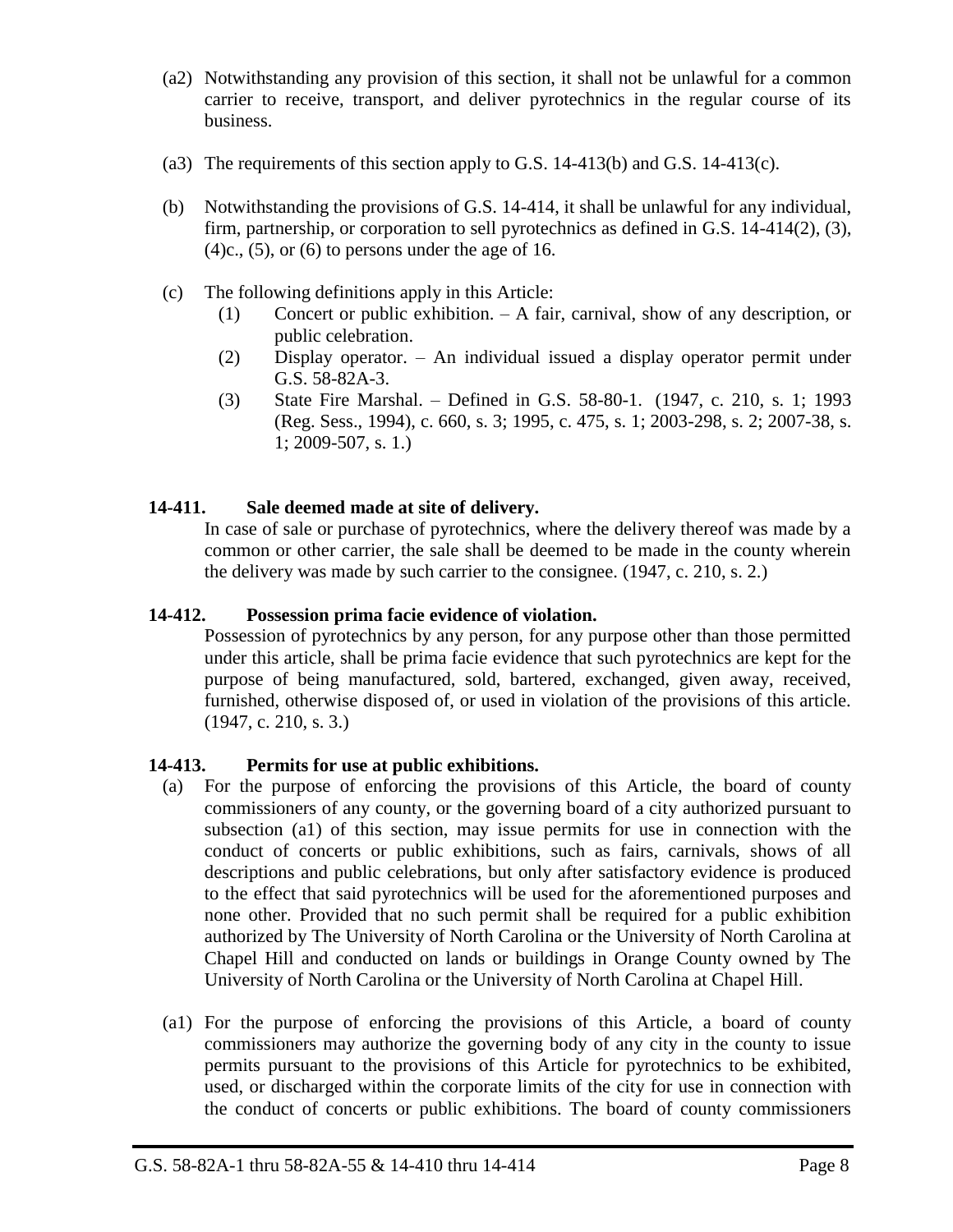shall adopt a resolution granting the authority to the city, and it shall remain in effect until withdrawn by the board of county commissioners adopting a subsequent resolution withdrawing the authority. If a city lies in more than one county, the board of county commissioners of each county in which the city lies must adopt an authorizing resolution. If any county in which the city lies withdraws the authority of the city to issue permits for the use of pyrotechnics, the authority of the city to issue permits for the use of pyrotechnics will end, and all counties within which the city lies must resume their authority to issue the permits.

- (b) For any indoor use of pyrotechnics at a concert or public exhibition, the board of commissioners or the governing body of an authorized city may not issue any permit unless the local fire marshal or the State Fire Marshal (or in the case of The University of North Carolina or the University of North Carolina at Chapel Hill it may not authorize such concert or public exhibition unless the State Fire Marshal) has certified that:
	- (1) Adequate fire suppression will be used at the site.
	- (2) The structure is safe for the use of such pyrotechnics with the type of fire suppression to be used.
	- (3) Adequate egress from the building is available based on the size of the expected crowd.
	- (c) The requirements of subsection (b) of this section also apply to any city authorized to grant pyrotechnic permits by local act and to the officer delegated the power to grant such permits by local act.
- (d) A board of county commissioners or the governing board of a city shall not issue a permit under this section unless the display operator provides proof of insurance in the amount of at least five hundred thousand dollars (\$500,000) or the minimum amount required under the North Carolina State Building Code pursuant to G.S. 143-138(e), whichever is greater. A board of county commissioners or the governing board of a city may require proof of insurance that exceeds these minimum requirements. (1947, c. 210, s. 4; 1993 (Reg. Sess., 1994), c. 660, s. 3.1; 1995, c. 509, s. 11; 2003-298, s. 1; 2007-38, s. 2; 2009-507, s. 2.)

# **14-414. Pyrotechnics defined; exceptions.**

For the proper construction of the provisions of this Article, "pyrotechnics," as is herein used, shall be deemed to be and include any and all kinds of fireworks and explosives, which are used for exhibitions or amusement purposes: provided, however, that nothing herein contained shall prevent the manufacture, purchase, sale, transportation, and use of explosives or signaling flares used in the course of ordinary business or industry, or shells or cartridges used as ammunition in firearms. This Article shall not apply to the sale, use, or possession of the following:

- (1) Explosive caps designed to be fired in toy pistols, provided that the explosive mixture of the explosive caps shall not exceed twenty-five hundredths (.25) of a gram for each cap.
- (2) Snake and glow worms composed of pressed pellets of a pyrotechnic mixture that produce a large, snake-like ash when burning.